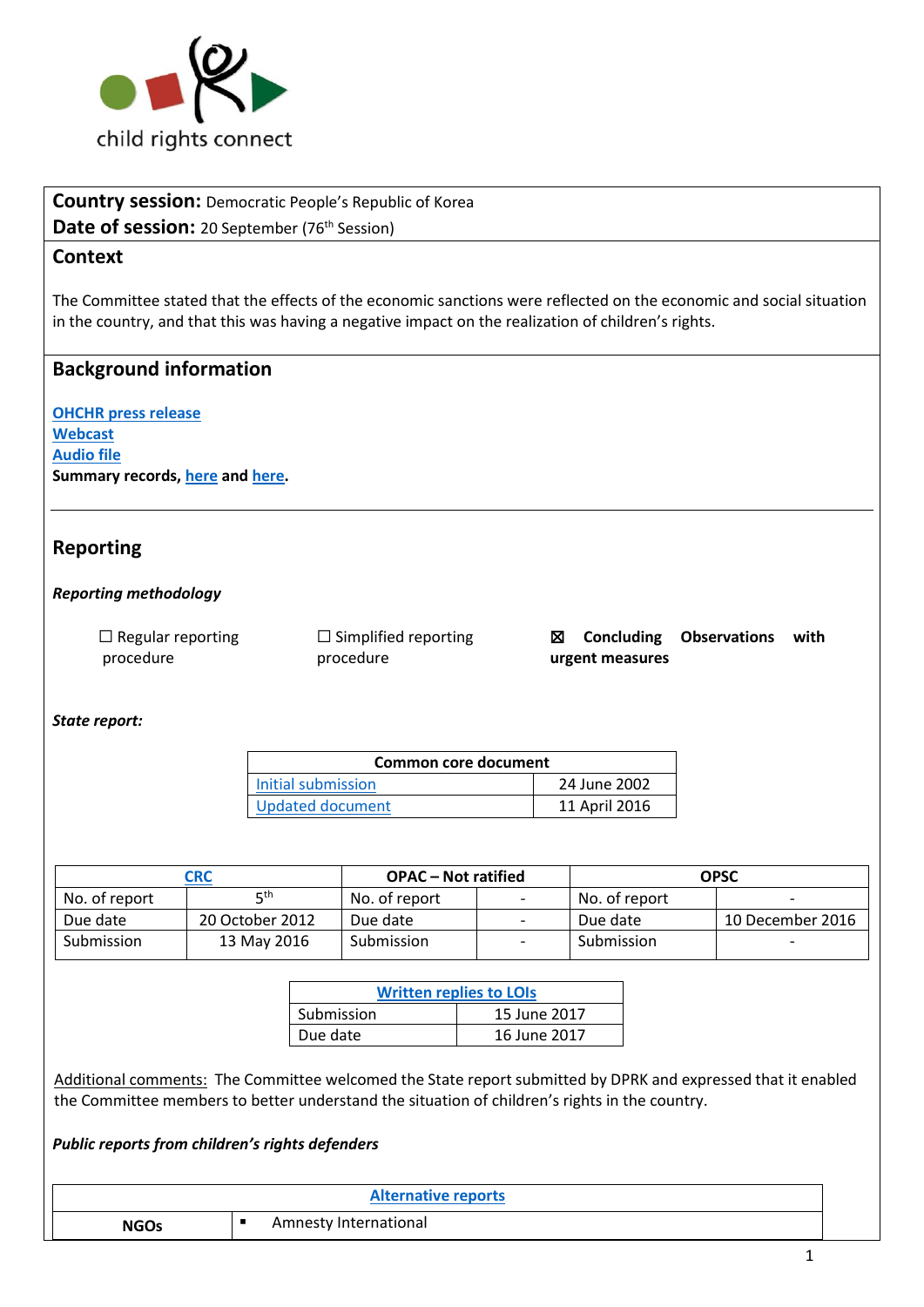

|  |   | Global Initiative to End All Corporal Punishment of Children |
|--|---|--------------------------------------------------------------|
|  |   | Open North Korea                                             |
|  | п | People for Successful Corean Reunification                   |

## **State delegation**

Large high level and multisectoral delegation led by the Ambassador and Permanent Representative of DPRK to the United Nations Office in Geneva, Mr. Han Tae Song. He was supported by representatives of the Legislation Department, Central Court of DPRK, Ministry of Public Health, Ministry of Foreign Affairs, and the Permanent Mission of DPRK in Geneva.

See the list of State delegation representatives [here.](http://tbinternet.ohchr.org/_layouts/treatybodyexternal/Download.aspx?symbolno=INT%2fCRC%2fLOP%2fPRK%2f28928&Lang=en)

### **Committee's Task Force members**

| Name & Last Name               | Country         |  |
|--------------------------------|-----------------|--|
| Ms. Kirsten SANDBERG           | Norway          |  |
| Mr. Benyam Dawit MEZMUR        | Ethiopia        |  |
| Mr. Jose Angel RODRIGUEZ REYES | Venezuela       |  |
| Ms. Ann SKELTON                | South Africa    |  |
| Ms. Velina TODOROVA            | <b>Bulgaria</b> |  |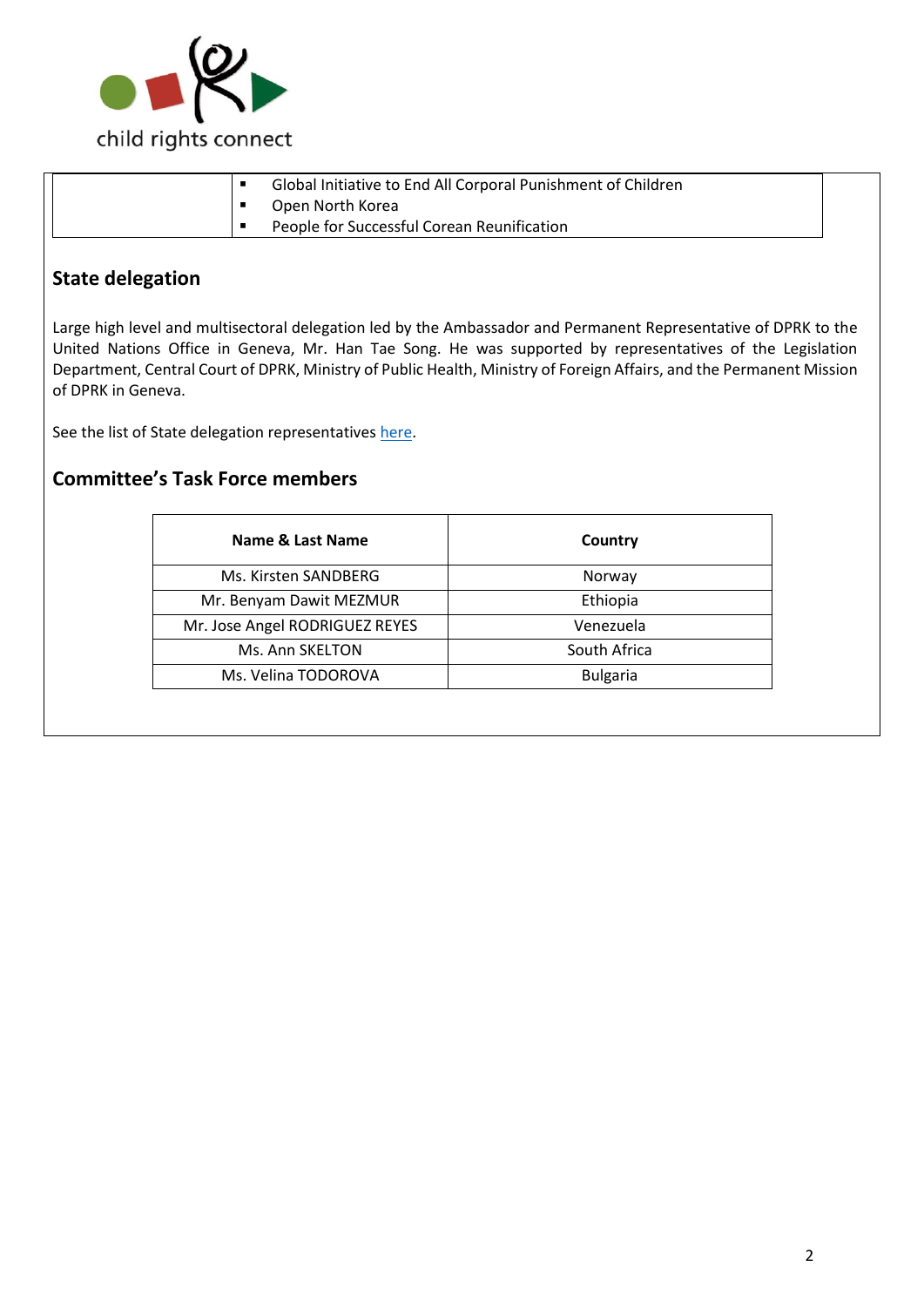

## **Dialogue description**

#### i. Character of the dialogue

The atmosphere of the dialogue was cordial. The answers of the State to the Committee's questions were political and focused mainly on law development.

#### ii. General assessment made by the Committee

The Committee was grateful for useful clarifications provided by the State but expressed doubts as to whether it was possible that there were as few problems in the country as was depicted. On this note, the Committee stressed that the mere existence of laws was not sufficient to say that violations were not *de facto* taking place. To be able to monitor and evaluate the factual situation of children's rights, research and collection of disaggregated data was thus of crucial significance. The Committee regretted that children's right to freedom of expression, children's participation, and the issue of violence against children had been only briefly addressed and discussed throughout the dialogue with the State party.

#### iii. Main issues discussed:

- **Children with disabilities:** The Committee expressed concerns with regards to the lack of data relating to children with disabilities. It also raised the issue of discrimination faced by these children and voiced its serious concerns about the policy of placing children with disabilities in residential institutional care. The delegation replied that upon signing of the Convention on the Rights of Persons with Disabilities, the domestic law has been amended and brought in line with the said instrument. Measures taken to protect and promote the welfare of children with disabilities included public awareness campaigns and support of teachers and doctors. Children with disabilities attended special classes, which were equipped with the necessary materials.
- **Right to seek, receive and impart information:** The Committee inquired whether children in the country had access to the global internet. The delegation answered that children, regardless of their age, did not know what information is good or bad for their health and psychological and emotional development. Therefore, the Government filtered information. However, children did have access to a domestic intranet.
- **Education:** The Committee was particularly concerned about the discrimination of children based on their social status or political views of their parents in schools; the difference in quality education between urban and rural schools; and teachers' discretion in relation to what is being taught to children in schools. In this respect, Committee members asked whether the education system was preparing the children of DPRK to be citizens of the world, as well as of the country itself. The delegation replied that the Korean society was based on the principles of unity and equality. Therefore, no form of discrimination existed. In addition, the delegation stated that children were encouraged to travel and study abroad. It also noted that peace education was carried out in the context of the SDGs.
- **EXTED THE COMMITTEE COMMITTEE RETATE IS CONCERNATE CONCOCOLD FIGURE COLLET** CONTERNATO At Spart the Committee rates of the concerns as part the school curriculum and asked about measures taken to ensure that students were not forced to perform labour activities in addition to what was proscribed for in the syllabus. Committee members emphasized that this education-related labour was a serious concern of itself, and that it could also have repercussions on children's education. The Committee was also highly concerned about labour brigades, known in Korean as *dolgyeokdae,* in which children who have obtained the age of 16 years carried out work under very unhealthy conditions. The Committee stressed that persons below the age of 18 should be considered as children, and explained that this kind of work may well be classified as hazardous child labour as defined by the International Labour Organization in its Prohibition and Immediate Action for the Elimination of the Worst Forms of Child Labour, 1999, Art. 3 (d). Relating to the Committee's concerns about the educational field practice, the delegation replied that there were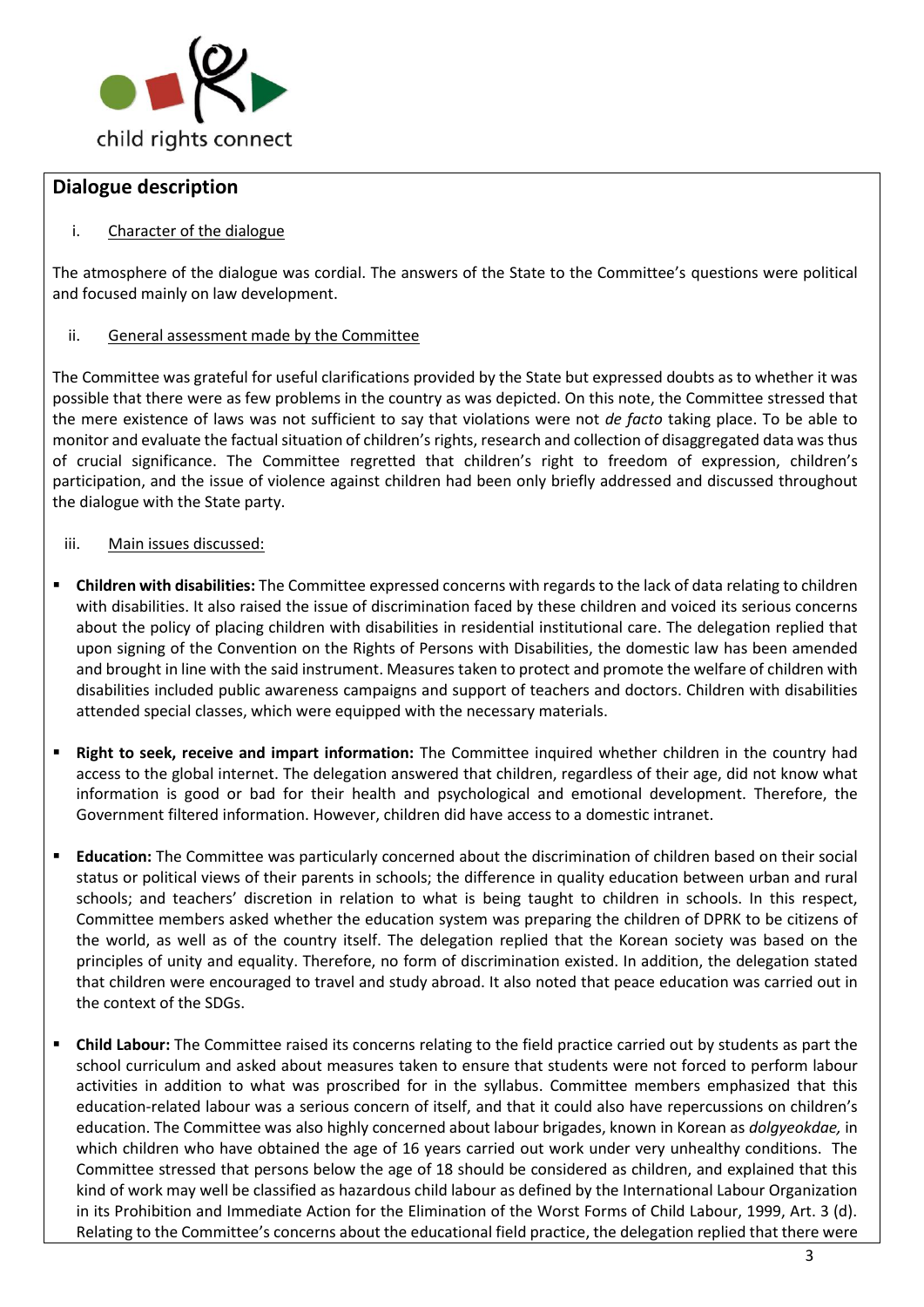

supervisory mechanisms in place to prevent any abuse of this practice. In serious cases of abuse, responsible teachers were subjected to criticism. With regards to the youth labour brigades, the delegation stressed that child labour was prohibited by law and that it did not exist in the country. It emphasized that the labour brigades consisted of people who had attained the age of 16 - the age a person was considered to be an adult in DPRK. These persons chose to voluntarily participate in the brigades as they wished to contribute to the construction of various project that were of significance for the building of society. Hence, the State would not consider raising the age for joining these brigades.

▪ **Torture and other cruel or degrading treatment or punishment:** The Committee was deeply concerned about practices of torture and punishment of children, and particularly of those who had left the territory of the State without due authorization, and who had later been forcibly returned to the country. The delegation replied that the right to freedom of movement, which included the right to travel abroad, was laid down in the Constitution. Nevertheless, there were regulations related to border crossing, and anyone who crossed the border without proper travel documents committed a violation of the law. However, stressed the delegation, no punishment of any kind was carried out, nor was any sanction imposed on the children.

## **Recommendations of the Committee**

In its [Concluding Observations,](http://tbinternet.ohchr.org/_layouts/treatybodyexternal/Download.aspx?symbolno=CRC%2fC%2fPRK%2fCO%2f5&Lang=en) the Committee drew attention to the need of **urgent measures** concerning the following 6 areas:

- **Data Collection:** The Committee urged the State to reinforce its efforts to improve its data collection system, which should cover all areas of the CRC, include all children under 18 years of age, and be disaggregated to enable analysis of all children, and particularly those who find themselves in vulnerable situations. Moreover, the State should ensure that the data is available and shared between the relevant ministries for the formulation, monitoring and evaluation of policies, programmes and projects for the implementation of the CRC. The State should also take into account the framework set out in the OHCHR report *Human Rights Indicators: a guide to measurement and implementation*, as well as enhance its technical cooperation with UNICEF, among others.
- **Torture and other cruel or degrading treatment or punishment**: The Committee urged the State to prohibit, in law as well as in practice, torture and other ill-treatment, and to establish appropriate sanctions against offenders, including when such offences are committed against children who are forced to return to the country. The State should also improve reporting mechanisms; investigate and prosecute all cases of torture and ill-treatment of children; and ensure that alleged perpetrators are suspended while under investigation, that they serve their sentence if convicted, and that criminal court proceedings and sentences are made public. Law enforcement officials should receive training on child rights issues and, finally, all measures should be undertaken to ensure the physical and psychological recovery and social reintegration of the child victims.
- **Children deprived of a family environment**: The Committee recommended the State to carry out a study to identify the reasons for which children are placed in alternative care, and that the State should support children in single-parent families. Furthermore, the State should establish criteria and safeguards for determining whether a child, and in particular a child with disability, should be placed in public care. In this regard, the Committee emphasized that the divorce of parents is not a valid ground to place children in institutions. The Committee also recommended that the State develops and implements procedures for review of the placement of children in institutions and foster care, and monitors the quality of care that children receive, including by establishing mechanisms for reporting and remedies. The State should also review the policy of campus-like institutions to ensure re-integration of institutionalized children into society, and in this respect, seek technical assistance from UNICEF, among others, concerning experiences and best practices in processes of de-institutionalization.
- **Nutrition**: The Committee urged the State to carry out an independent review of the *Strategy and Action Plan to Control Child and Maternal Malnutrition* with the aim to identifying actions needed. Moreover, the State should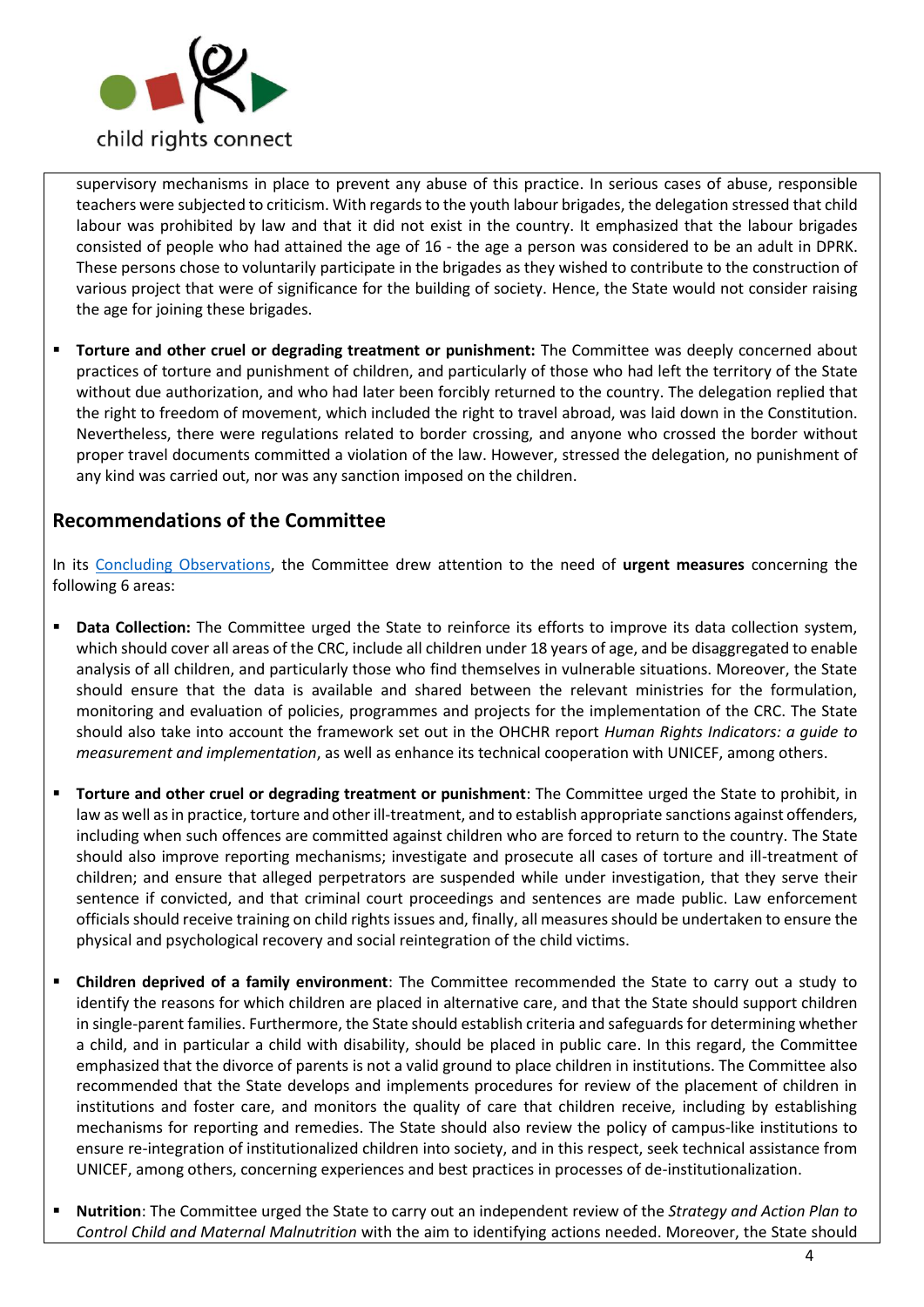

systematically collect data on food security and nutrition for children, and monitor and assess the public food distribution system on child food security and nutrition.

- **Education and its aims**: The Committee urged the State to ensure that children are not obliged to carry out labour tasks that interfere with their schooling, their rights to rest and leisure, and their physical and mental well-being. Additionally, the State should end discrimination against children based on their social status or political views of their parents in access to education as well as treatment by teachers. Schools should be banned from requesting contributions such as fees, food and materials, and monitoring systems should be strengthened to ensure that teachers do not ill-treat or punish students. Moreover, the prohibition on corporal punishment should be implemented in practice, and school staff who violate children's rights should be investigated and disciplined. The State should further prevent school dropouts due to economic difficulties; promote gender equality within the educational system; take measures to enhance the quality and infrastructure of education, especially in rural and remote areas, and take measures to promote child-friendly schools; and establishing partnerships between schools and the community. Relating to serious concerns about the extensive politicization of teaching materials and curriculum, the Committee recommended the State to ensure that the school curriculum give priority to standard academic subjects and that education prepares children for the responsibilities in life, in a free society.
- **Child Labour**: The Committee urged the State to explicitly prohibit employment of children under 18 in harmful or hazardous work and to take measures to ensure that children are not required to perform "economic assignments" as part of their education. The State should also ensure that children are not forced to participate in mass agricultural mobilizations and establish clear regulations on minimum age and limits on working hours for those who voluntarily participate. The practice of assigning children under the age of 18 to youth brigades*, dolgyeokdae*, should be banned, and all children should be provided with equal opportunities to advancing their education. Finally, the State should consider joining the ILO.

# **Sustainable Development Goals**

Throughout its Concluding Observations the Committee referred to the following targets:

- **■** Target 16.2, on ending abuse, exploitation, and all forms of violence against and torture of children.
- Target 4, on quality education.
- Target 11, on and sustainable cities and communities.
- Targets 3.2, on preventing child mortality.
- Target 3.8, on achieving universal health coverage.
- Target 13.3, on education, awareness-raising and human and institutional capacity on climate adaption, impact reduction and early warning.
- Target 6.2, on access to adequate and equitable sanitation and hygiene for all.
- Target 4.2, on ensuring that all girls and boy have access to quality early childhood development, care and pre-primary education.
- Target 8.7, on measures to eradicate forced labour, end modern slavery and human trafficking and secure the prohibition and elimination of the worst forms of child labour.

#### **Next State report**

| CRC.          |                   |
|---------------|-------------------|
| No. of report | $6^{th} - 7^{th}$ |
| Due date      | 20 October 2022   |